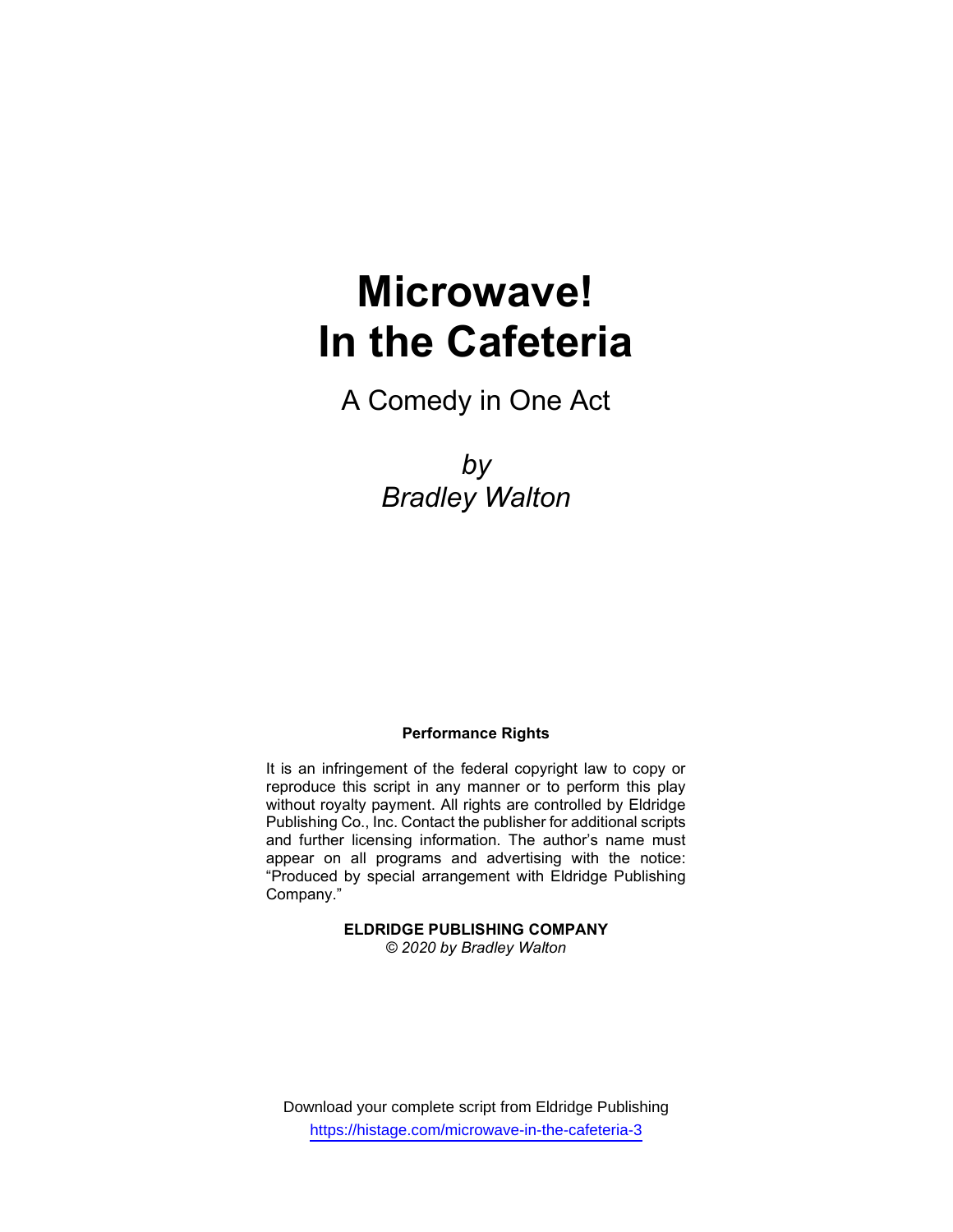Microwave! In the Cafeteria  $- 2 -$ 

## STORY OF THE PLAY

It appeared without warning on a Monday, its origins shrouded in mystery. A week later, it had vanished without a trace. But across the days between, it changed cafeteria life in ways that no one could have imagined. It was a microwave oven, so ancient and decrepit that some believed it to have come from an Egyptian pyramid. Now, in a series of hilarious monologues suitable for stage or online presentation by a gender-flexible cast of 1 to 18 performers …its story will finally be told.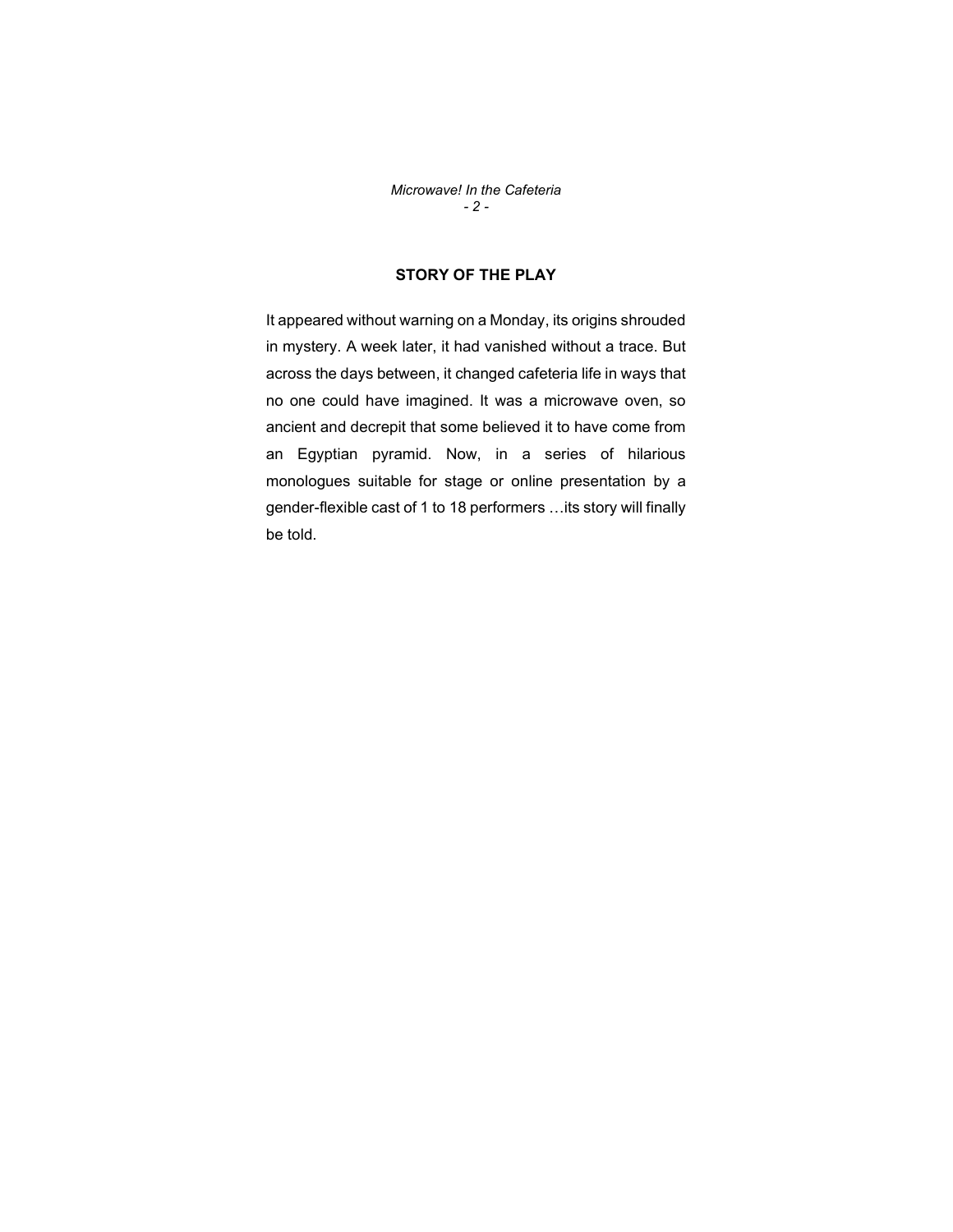### **CHARACTERS**

(18 roles any gender. Doubling possible.)

VANESSA / VIC: A student reporter for the school broadcast news.

JASON / JANICE: A student who got sick after finding out where his burrito had been.

MS. / MR. BROOKS: The custodian who cleaned up Jason's mess.

MR. / MS. RYAN: The head custodian who buys a microwave oven for the cafeteria.

**BRET / BRIT:** The first student to use the microwave.

**SHEILA / SILAS:** The second student to use the microwave.

JOE / JOSIE: A student who tries to cut in line for the microwave.

MICHAEL: A massive football player who becomes the gatekeeper to the microwave.

SUSAN / SAM: A student who is not happy with how Michael is running things.

SHELBY / SHELDON: A student who thinks the school should buy more microwaves.

ISABEL / ISAAC: A student who burns her finger.

CARL / CARLA: A student who tries to warm up a brownie.

SHAWN / SAVANNAH: A student who was in line behind Carl.

PRINCIPAL: Possibly never set foot in the cafeteria.

CAFETERIA MANAGER: Resents the presence of the microwave.

**BRYCE / BRANDY:** A student who never gets a chance to use the microwave.

ZEKE / ZADA: A student who thinks that a mummy broke into the school.

MR. MURPHY: A custodian who believes in capitalism.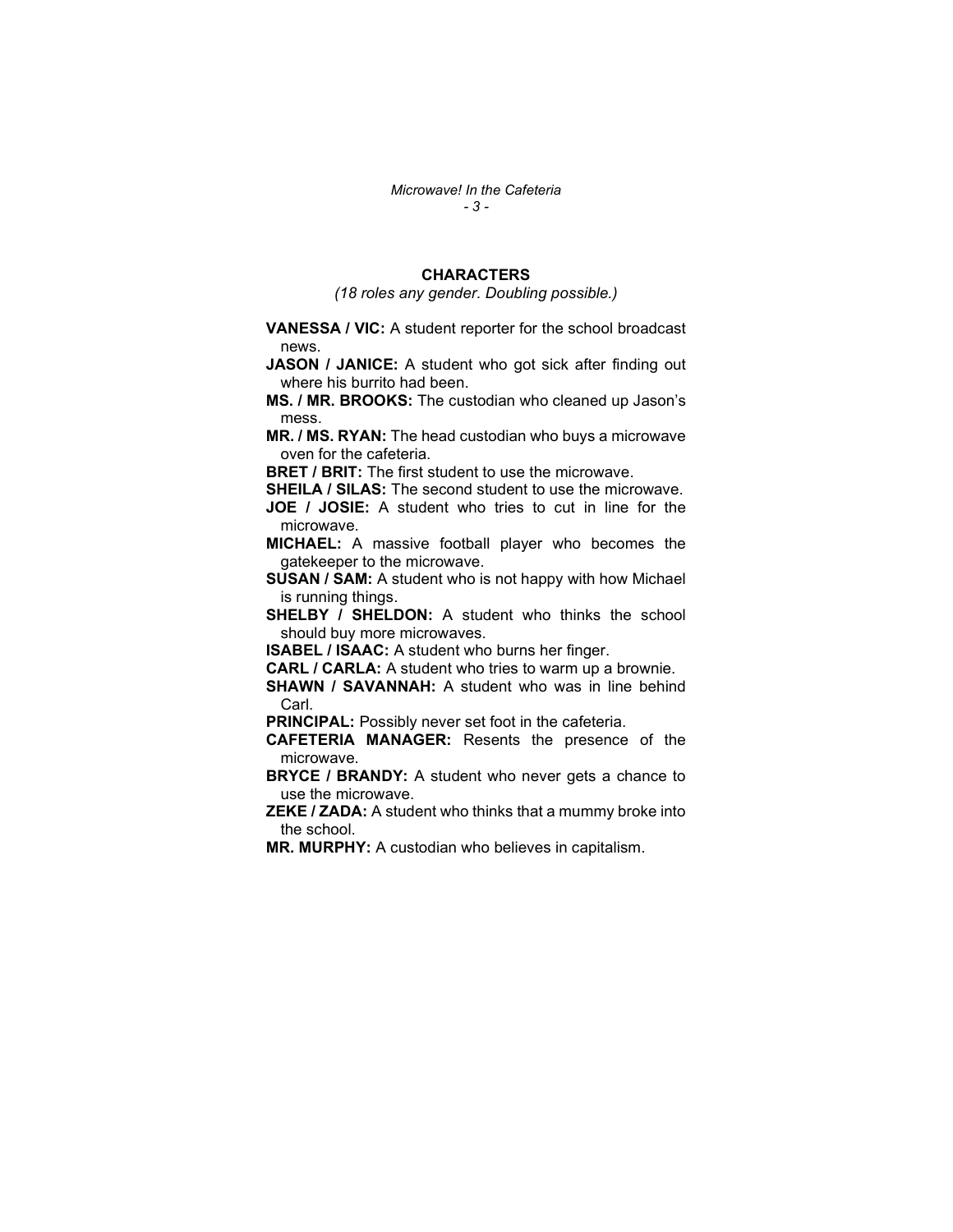#### CASTING NOTES

It is possible for one person to play all of the characters onstage with no costume changes by using different voices, postures, and mannerisms for each character.

Although Michael is specifically male, large and muscular, the character would work well if played humorously by someone small and/or of a different gender, standing on a block or footstool, and bulked up with muscle padding. (Like something from a superhero Halloween costume).

#### **STAGING**

The play is performed on a bare stage. No props are required (except maybe a block or footstool for the actor playing Michael).

The playwright suggests the monologues be delivered alternating between the left and right sides of the stage with a simple lighting shift each time. However, other positioning, blocking, and transitions between characters are totally fine.

Because the play is composed entirely of monologues, it should be easy to perform online with the cast members acting from their own homes. A combination of in-person and online performance might also work. For example, if a cast member was unable to attend in person but could perform from home, their role could be live streamed to the performance space.

#### COSTUMING

Characters should be dressed to match their character type: Student, custodian, principal, or cafeteria worker.

A muscle suit (like something from a superhero Halloween costume) may be needed for Michael.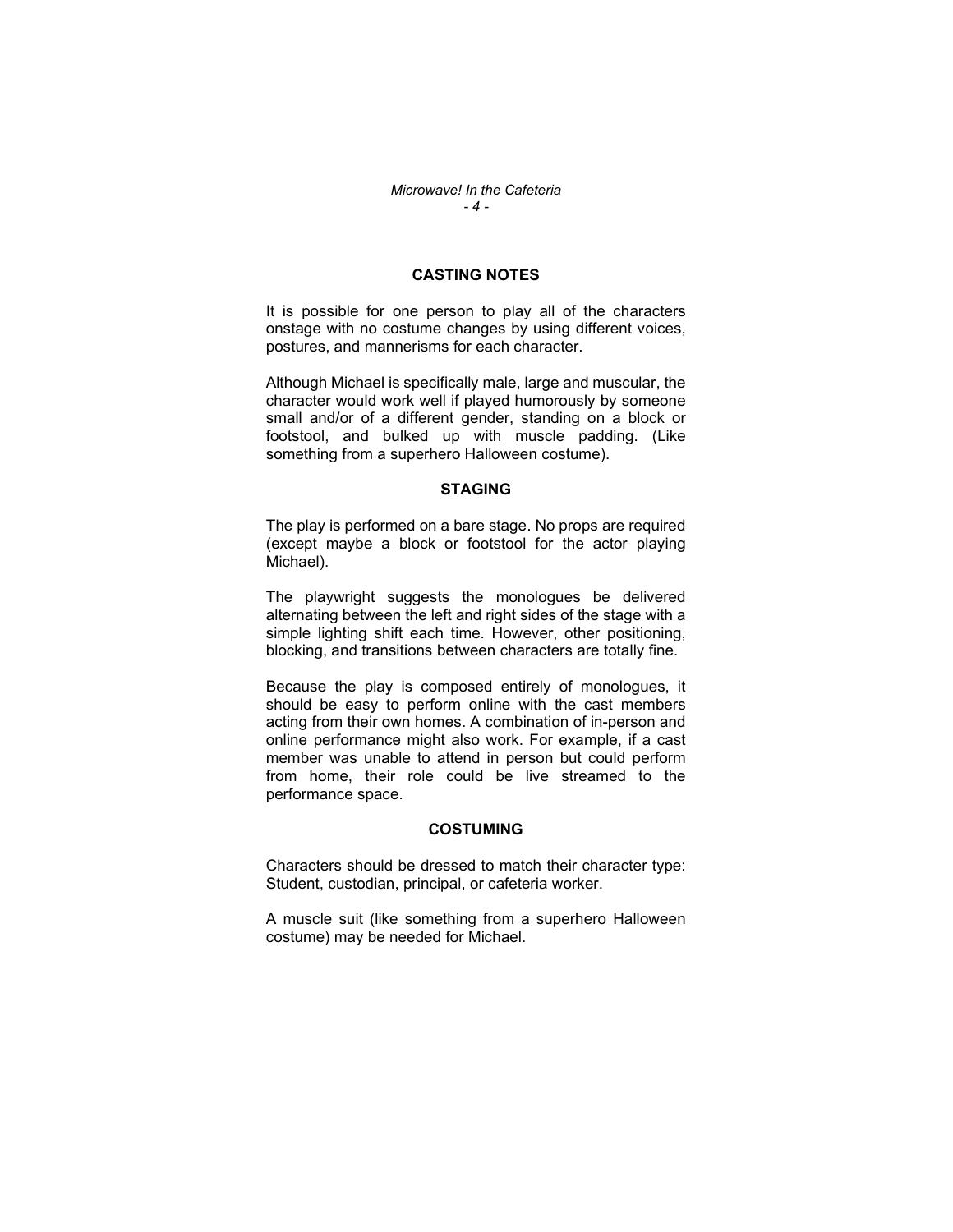## Microwave! In the Cafeteria

(AT RISE: VANESSA on a bare stage.)

VANESSA: I joined my high school's broadcasting club hoping that I could do stories with actual substance. I had a dream of being, "Vanessa Bedlinski, school investigative reporter." Instead, I wound up doing features about stuff like book displays in the library and the lines in the parking lot getting repainted. So when I was assigned a story about the cafeteria getting a microwave oven, I figured it would be more of the same. And I was even less thrilled because the cafeteria is someplace I try to avoid. It's loud, crowded, and the food's always cold. That's why I pack lunch and eat in the broadcasting room. But when I went to the cafeteria to interview people about the microwave—holy cow! I couldn't believe what was happening. One very old microwave, hundreds of students, and total chaos. It was a reporter's dream! And what that chaos led to—I couldn't believe it. Plus, the student perspectives on the microwave—some of them were waaay there—pure gold. But it got better nobody knew anything about it, or where it came from. Not the principal…not the cafeteria staff…I interviewed tons of people. By Friday, I was just about ready to chalk it up to the tooth fairy when I noticed all of the custodians, huddled in a group, watching what was going on with the microwave. So I talked to them, and lo and behold, the last piece of the puzzle fell into place. Or so I thought. Because the following Monday, there was a mysterious and unexpected twist ending. Nobody had a clue what had really happened, but a lot of people were very unhappy. Except for me. The whole fiasco had turned me into an actual investigative reporter, and after sifting through my interviews, (If performed online, add "which all wound up being conducted online because the cafeteria was just that nuts,") I had a story! It started with a sophomore named Jason and a frozen burrito that he'd gotten from his buddy Christian.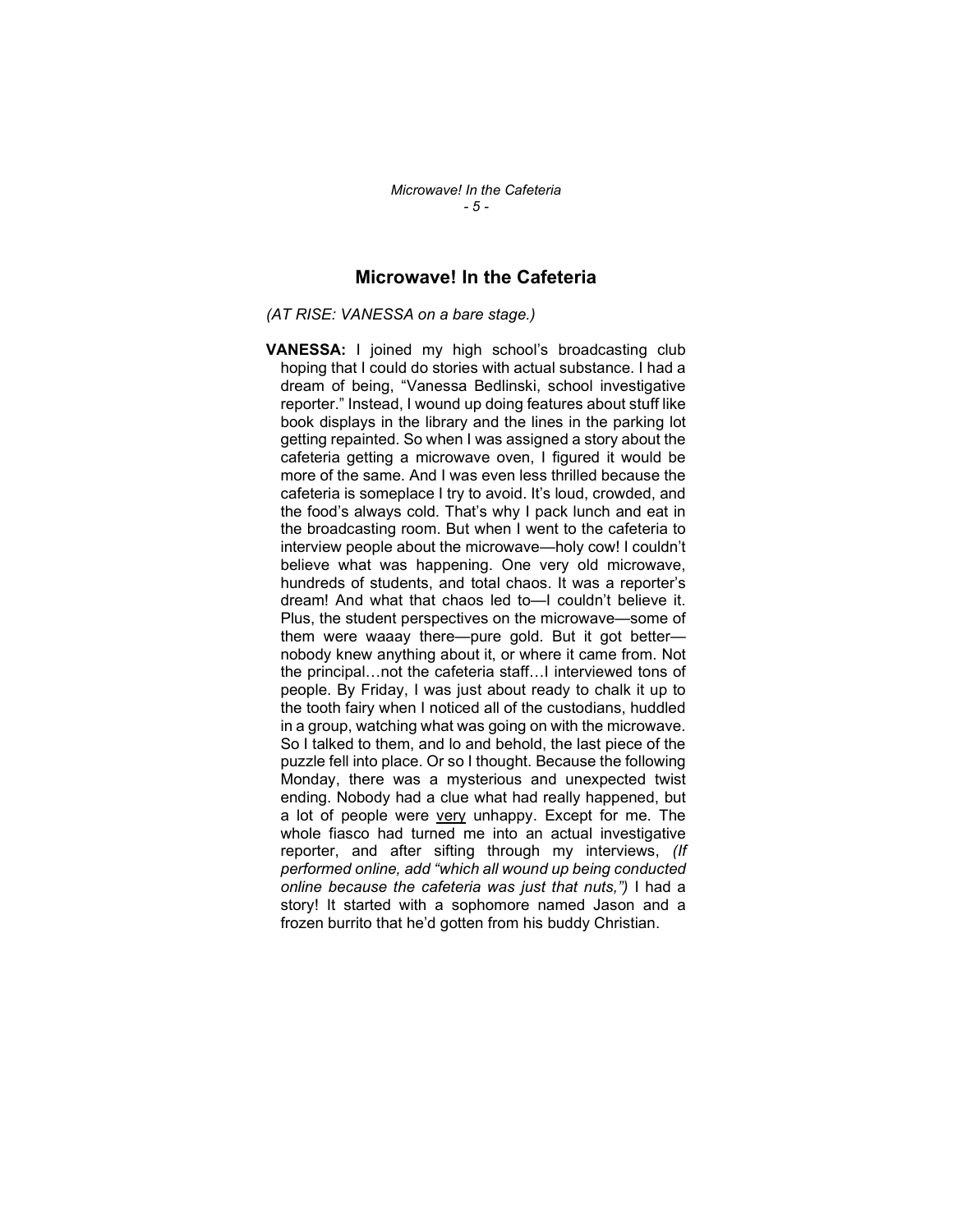Microwave! In the Cafeteria - 6 -

JASON: Me and Christian, we've been friends since third grade. So when he says, "I pigged out on chips at breakfast, you want half my burrito?" I'm thinking it's safe. He ain't gonna do me wrong. And yeah, the burrito's kinda lukewarm and soggy and it's got some white powdery stuff on it, but I figure that's the preservatives, you know? Can't have food without preservatives. And it tastes a little funny, but it's a burrito from the freezer—ain't no gourmet Taco Bell food so I figure you take what you get. But then later after I eat the thing, I'm sittin' in class thinking'…where'd he heat that up? So I text him, and I'm like, "Where'd you find a microwave?" And he texts me back all like, "What?" I'm like, "A microwave! Where'd you find a microwave to heat up the burrito?" And he's like, "I didn't use no microwave. I held it in my armpit all morning." And I'm like, "What?" And he's like, "Armpit. I heat 'em up old school." And I'm like, "Inside or outside of your shirt?" And he's like, "Inside. It's warmer there. Why you askin' stupid questions?" And I'm like, "Please tell me you left it in the plastic wrapper." And he's like, "Nah, it heats up better without the wrapper." And that's when I realized that the white stuff wasn't no preservatives…it was deodorant…I ate half a burrito that'd been marinatin' in Christian's armpit all morning, and you'd better believe—I ran for the trash can.